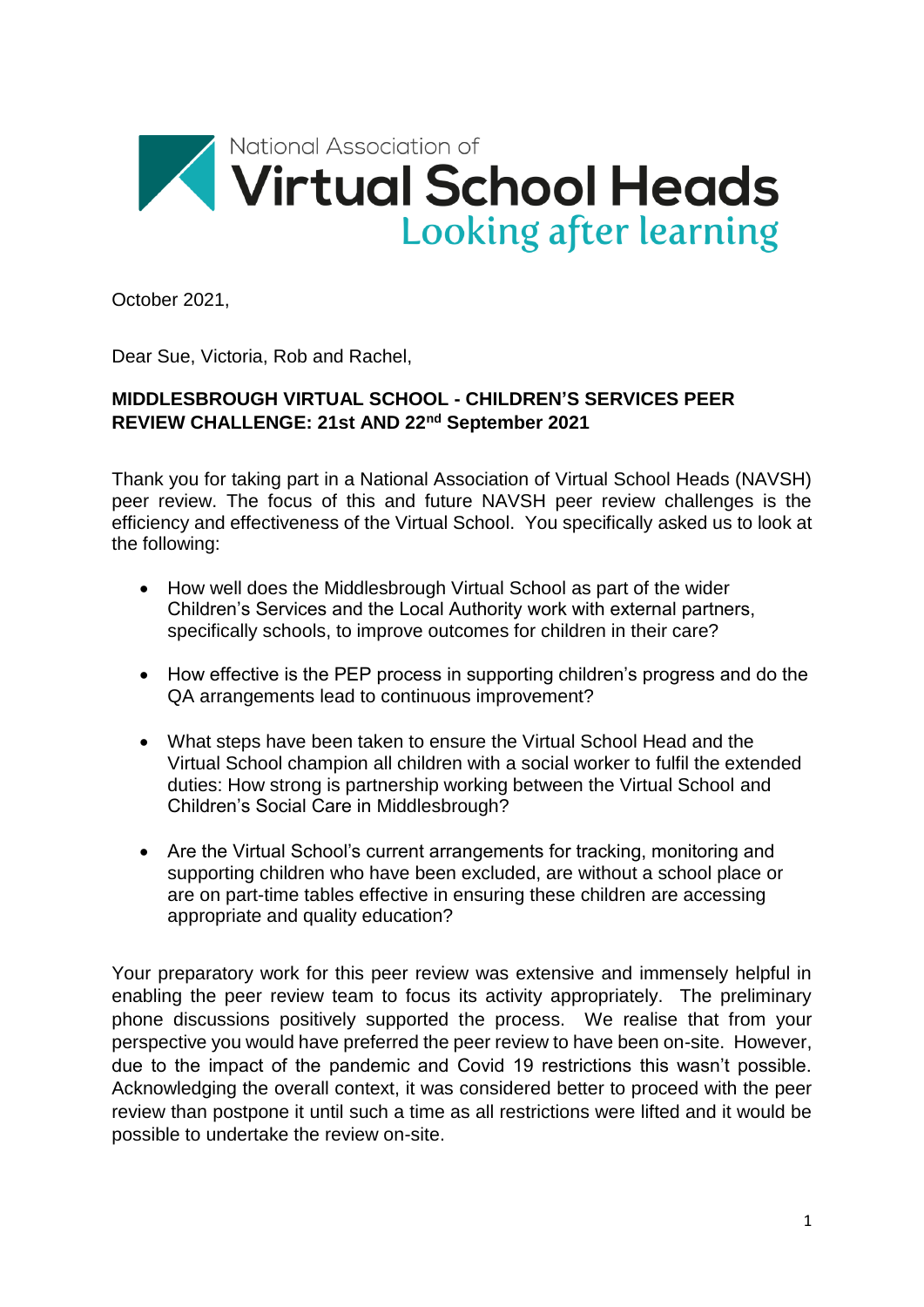The team received excellent co-operation and support throughout the process. It was evident to the team that all those we met online were interested in learning and continued development. Colleagues within the Virtual School and those within Children's Services were very open in sharing current practices. This approach was very much appreciated by the peer review team.

It is important to stress that this was not an inspection. A team of peers used their experience to reflect on the evidence you presented through documentation, conversation and observation. We hope the conclusions, captured in our final presentation to you and in this letter will assist you in your ongoing improvement.

# **1 Background**

The NAVSH Peer Review business process has been developed through extensive consultation with its members and builds on the peer review model developed by the Local Government Association (LGA). There are also strong links with the Association of Directors of Children's Services (ADCS). NAVSH in partnership with the LGA has developed a bespoke training programme for Virtual School Heads. All regions of England were represented at the initial training held in 2017. We have learned from 9 previous peer reviews held as part of a pilot in: Nottinghamshire; Lewisham; Suffolk; Redcar and Cleveland; Trafford; Telford and Wrekin; West Sussex; Bournemouth and Hull. A separate report is available on the key learning points from the pilot study. A copy of which is on the NAVSH website. . This is the fourth 'online' peer review conducted by NAVSH and the thirteenth in total.

## **2 Process**

The Peer Review in Middlesbrough was provided by a team led by Neil Hoskinson, Assistant Director in Stoke Children's Services. Neil recently commissioned a NAVSH Peer Review for Stoke and he has experience working for Middlesbrough Borough Council. The Team included: Jane Pickthall, Virtual School Head in North Tyneside and a former Chair of NAVSH, and Anwen Foy, VSH in Surrey and the current CPD Lead for NAVSH. All Peers have undertaken training in the Peer Review process. The peer-review process was managed and coordinated by Alan Clifton former VSH in North Yorkshire and also a former Chair of NAVSH.

The team spent two days interviewing colleagues in Middlesbrough, online, based on a timetable drawn up in collaboration with Victoria Banks the VSH in Middlesbrough. The review team collected evidence with which to frame their findings and then drew together and presented their conclusions on the afternoon of the 23<sup>rd</sup> September. This activity took place on Tuesday 21<sup>st</sup> and Wednesday 22<sup>nd</sup> September 2021.

Prior to the online activity, colleagues in Middlesbrough shared a wide range of information with the team to support its preparations. As well as a desk-based analysis of documentation, the peer review process included a range of interviews and focus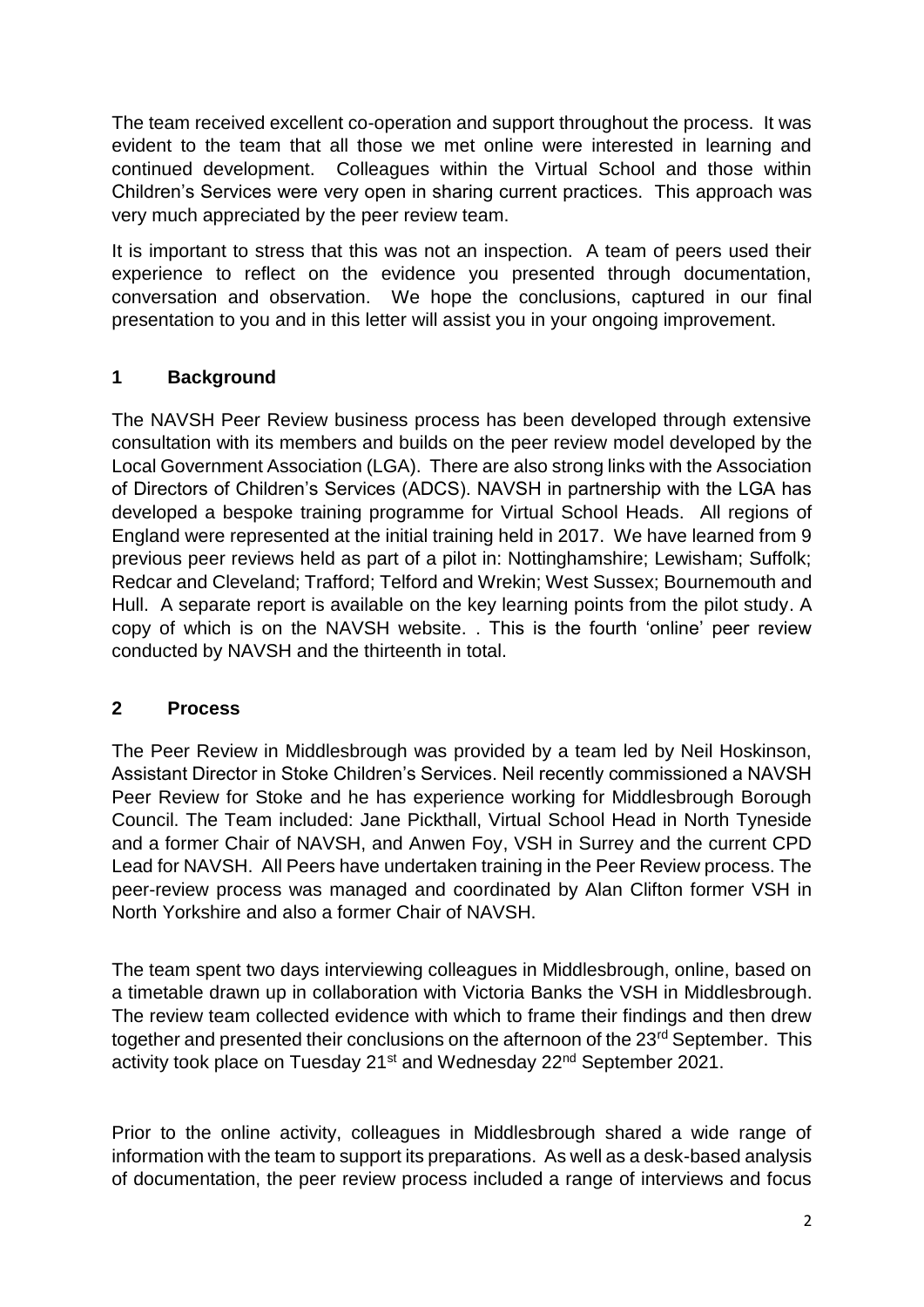group activities with over 50 participants. We met officers at various levels within children's services and a number of school and learning provider representatives. We also met with children and young people who were benefitting from the support of the Virtual School. The peer review process was supported by a newly situated Councillor who attended an introductory meeting between the Senior Leadership team, the Peer Review Team and the Mayor of Middlesbrough in his capacity as lead member for Children's Social Care in the feedback session on 23rd September.

Through undertaking a range of activities, the peer review team identified over 90 strengths and areas for consideration, which have been refined and matched against the four broad headings of your scope, plus key recommendations. These headings form the basis of this letter.

It is important to note that:

We can only report on what we heard and read – and this was inevitably limited to what it is possible to achieve in two days.

Much of what we have identified will be familiar to you, or significantly is part of your forward planning – and this was confirmed, to an extent, when we made our presentation on 23rd September to the Director of Children's Services, the Senior Leadership Team, VSH, and the Mayor of Middlesbrough in his capacity as lead member for Children's Social Care. Our observations may provide a more detailed focus for the Virtual School and, over time, allow the team to further refine priorities. A copy of the PowerPoint presentation from the 23<sup>rd</sup> of September has been shared with the Virtual School Head and DCS

## **3 General and Over-arching Observations**

- We acknowledge our snapshot in time is one where, while key positions in the senior leadership team are relatively stable, as well as in key leadership positions across Children's Services, there have been recent political changes. As a consequence, a number of key groups were inevitably being re-configured and were in the early stages of re-development including the Corporate Parenting Board and the Virtual School Governing Body.
- The local authority's Children's Services has in recent years been under intense scrutiny due to a previous inadequate OFSTED judgement. We note your journey of improvement and recognise the progress made as one service. Due to Middlesbrough being rated by Ofsted as an inadequate authority, Peter Dwyer was appointed by the DfE to work with Children's Services reporting back after 3, 6, and 12 months. You shared with us that external advice and support from Peter Dwyer indicated that Children's Services in Middlesbrough was making significant progress.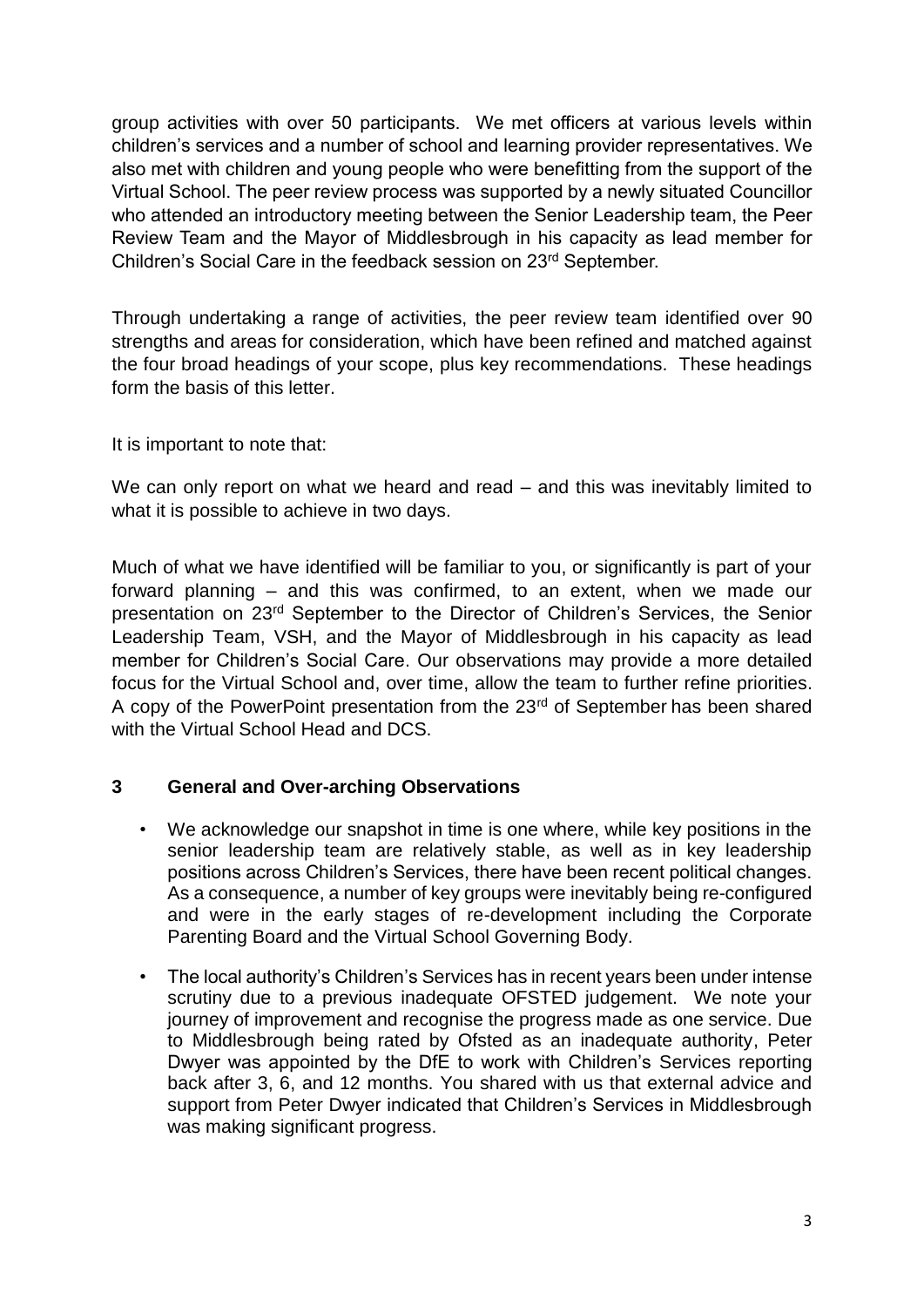- It is pleasing to note both managers and practitioners were able to articulate the improvement journey within Children's Services in Middlesbrough. There is evidence of partnership working and 'respectful challenge', a phrase we heard in more than one meeting. Your description of one Children's Service at the beginning of the Peer Review is one the peer team recognise from discussions with staff.
- In summary, there is a positive culture of improvement and the confidence of the people we met in achieving this was palpable.

# **4 Detailed Findings: Strengths and Areas for Consideration**

**4.1 How well does the Middlesbrough Virtual School as part of the wider Children's Services and the Local Authority work with external partners, specifically schools, to improve outcomes for children in their care?**

## **Strengths**

- The Virtual School Governing Body has published terms of reference and has extended external membership. It is chaired by the DCS and has several significant external partners across education and health. It is helpful that there is a governor to link specific areas of work e.g., pupil premium, attendance, and exclusions. As the work of the VSGB is further developed, it is apparent there will be greater recorded evidence within the minutes of both support and scrutiny.
- We heard evidence of data being shared with different groups Corporate Parenting Board, Governing Body, Social Care Managers through a comprehensive reporting schedule and formalised meetings. It is clearly a strength that data is shared with external partners
- The VS has strong links with schools through Designated Teacher Networks. The Designated Teachers we spoke with valued the training that was provided. This included information on Attachment and Trauma and included external contributions. It was evident VSH utilises external research and creative data collection points to inform the delivery of training to key stakeholders. Training is also offered to other partners: Positive work was acknowledged around training for carers. The weekly support sessions during the pandemic were particularly appreciated by the foster carers we spoke with.

*"Middlesbrough Virtual School drive prevention work and focus on improvements -*

*this is not always the case with other Virtual Schools we work with.''*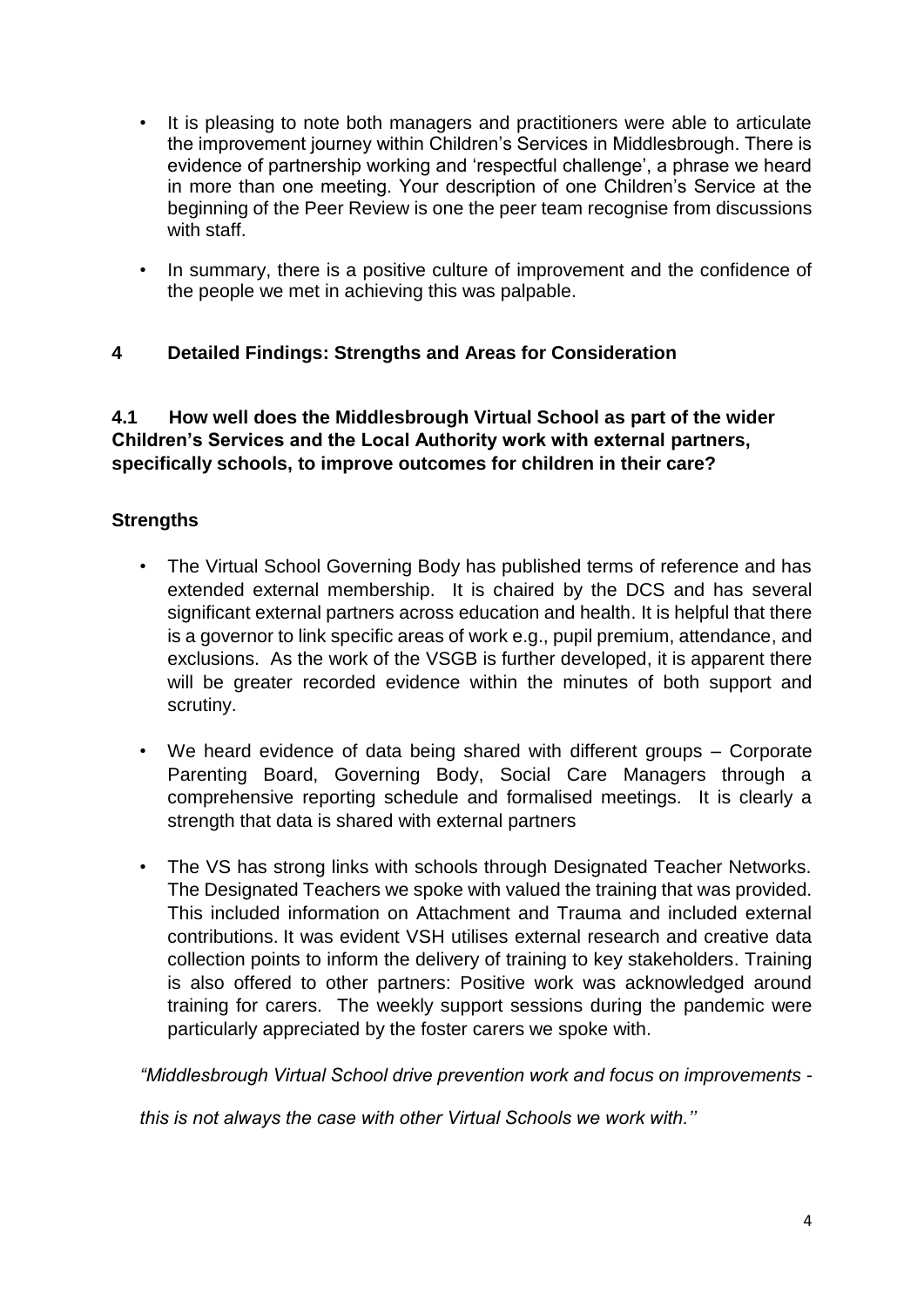- Celebrations have continued throughout the pandemic with initiatives such as attendance awards. Personalised awards in the form of books and stationery for the recognition of individual CYP achievements. In 2019 prior to the Covid pandemic and lockdown, there was an impressive range of celebration events to acknowledge the achievements of children and young people in your care. These events were held at venues the children and young people would enjoy attending. In more recent times the VS team have adopted a new way of celebrating achievements. One initiative was by personal letters to all children from the VSH.
- There was excellent feedback on how the VSH has made the VS more visible and has empowered the team. We had discussions about holding schools and other services to account.

*"The Virtual School didn't use to be as influential as it is now.''*

- Post 16 outcomes is an area targeted by Children Service for improvement. The VS has good contacts with post 16, externally through links with Middlesbrough College, internally through the Pathway team and SEN teams. The VSH is an integral part of the NEET task and finish group, and the Improvement Board.
- The VSH has good links with the North-East regional VSH network and the National Association of Virtual School Heads (NAVSH).
- Partnership working is particularly evidenced by the joint approach seen across the Virtual School, social care teams and the wider children service teams to achieving permanence in education for care experienced children and avoiding unnecessary changes of school.

## **Areas for consideration**

- The NAVSH Board and regional networks are aware that more could be done to support VSH to create a regional and national dashboard in conjunction with partners like the National Centre for Educational Research (NCER). Middlesbrough are currently working alongside RNC to create a NE dashboard. This dashboard may include key measures which are more difficult to benchmark, such as the number of children on reduced timetables. Developing this data should assist with further self-evaluation and statistical comparison, significantly providing a more complete picture of the child. Until a time when this dashboard is readily available, the VS should continue to share information with the Senior Leadership Team, Governing Body, and Corporate Parenting Board.
- Further consideration regarding the way data and the accompanying narrative can be more nuanced is needed to evidence the effectiveness of the VS. These include areas described as 'stuck', for example, the percentage of those without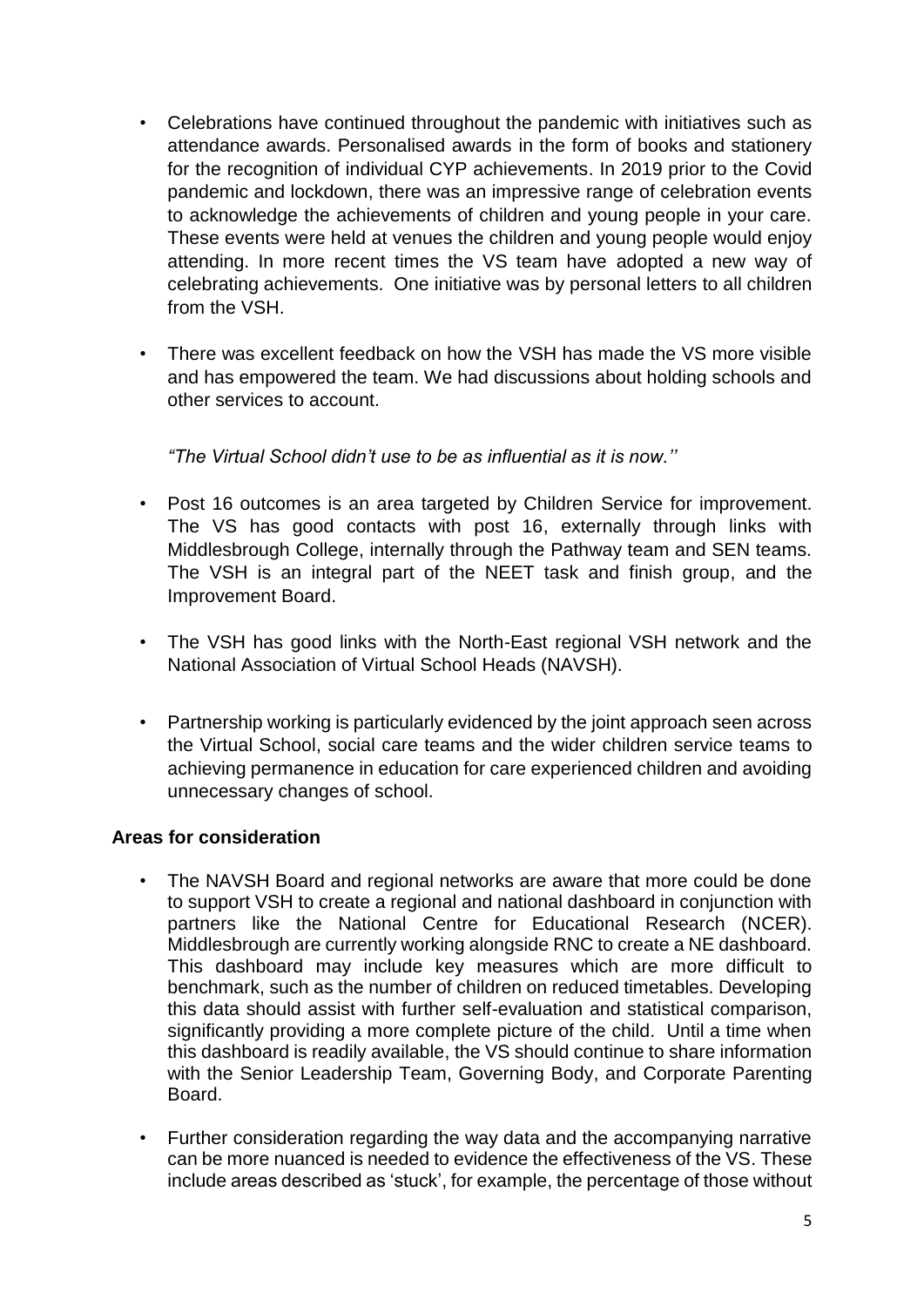a school roll, or NEET. A narrative to show that this is a fluid percentage where the VS has secured education will be helpful. We are not suggesting the VSH and local authority do not know their data, rather we are signposting you to potential next steps. We are unsure from our brief time with you in Middlesbrough how the audiences for these reports are using the data to effect outcomes.

- In reviewing your documentation and in discussions, we have been provided with examples of support and training for schools. Individual school challenge occurs at a child level during PEP meeting. However, we have limited evidence of the ways in which schools are held to account around whole school outcomes for children. This should be an area for future development. We would acknowledge that where relationships with Academy Trusts are less well developed, they are likely to question the right of the VSH and the VS team to challenge outcomes and practice.
- We think the status and working relationship of the VSH with headteachers might be further enhanced, possibly through the Governing Body but more so by attendance at Headteacher Network events. It is important to have the opportunity to develop practice outside of discussions about children in crisis.
- There appears to be a reliance on the Virtual School by some schools, e.g., to lead on PEPs, provide tuition and support for children excluded from day one. This is when school are unable to meet the child's need quickly. Linked to some challenging cases, Designated Teachers can be in daily contact with the Virtual School team. However, the Virtual School models appropriate interventions to support and empower those stakeholders who still have areas of significant development. We would draw attention to the observation, around the relationship between this and building capacity, creating ownership, and developing accountability beyond the VS. Equally some foster carers are appreciative of the availability and intervention work provided by the Virtual School team. This can also be challenging:

 *'Some carers are on speed dial'*

We would ask you to reflect on the balance between strategic support and challenge in comparison to direct intervention in casework.

• Whilst not specific to the work of the Virtual School, some schools as well as the Virtual School team highlighted the challenge when there was a high turnover of local authority staff.

*"High turnover of social workers can be difficult - you keep having to start again explaining yourself."*

**4 2 How effective is the PEP process in supporting children's progress and do the QA arrangements lead to continuous improvement?**

**Strengths**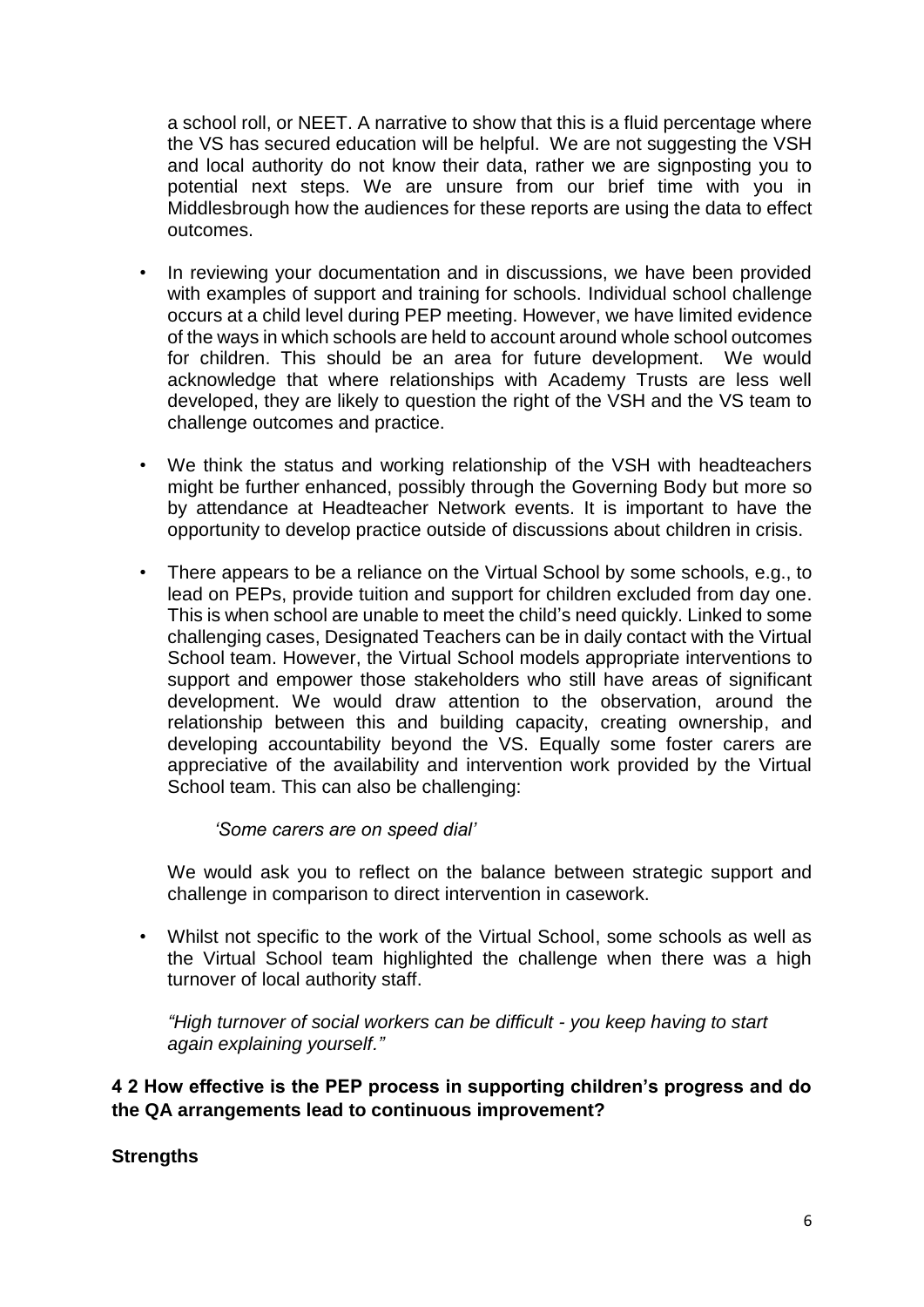- It is helpful when analysing how the PEP process has enhanced outcomes for children and young people in your care that you have invited external scrutiny from a Redeployed HMI. It is clear the Virtual School team have reflected on the recommendations and have made steps to address; inconsistent SMART targets and ensuring there is good evidence of Pupil Premium Plus impact.
- A wide range of social care teams commented on the standards expected to achieve a PEP judged good. An example comes from colleagues in the 'Front door' team who commented

"*The VSH sets the bar very high in relation to the quality of PEPs. "*

- It is apparent continuous improvements to the PEP at all chronological ages are being sought and subsequently implemented. Examples of this include: providing new ways to gather the voice of the child e.g., working with a special school to introduce pupil voice using Makaton; adding questions into a Quality Assurance tool to check and challenges over the identification of SEN. The references to identifying potential Designated Teacher training needs was impressive.
- We listened to evidence that PEPs can and do drive improvement such as Social Emotional and Mental Health specialist schools (SEMH) changing their curriculum to offer GCSEs and working closely with Alternative Provision partnerships to promote a more aspirational curriculum.
- In collaboration with the SEN team, and as a result of the experiences of one Year 6 child, the team have introduced a system whereby all Y6 have a transition PEP and EHCP review before October so that Y7 school and transition arrangements are fully confirmed. This is an excellent casework example of good practice.
- You have identified post-16 performance challenges over quality and compliance. The NEET task and finish group is an appropriate response to meet these challenges. Positive responses to these challenges have led to changes to the post 16 PEP to make them more effective for those classed as NEET. The newly appointed Apprentice, part of whose role it is to focus on the young person's voice, is working with the Virtual School to improve post 16 PEPs further.
- It is pleasing to note the Early Years Foundation Stage PEP (EYFS) has been revised through the setting up of a school working group. School practitioners suggesting appropriate amendments to the documentation and process.
- Compliance statistical information on all PEPs is excellent at 98% of all age groups and 100% of statuary school age. We are confident you have robust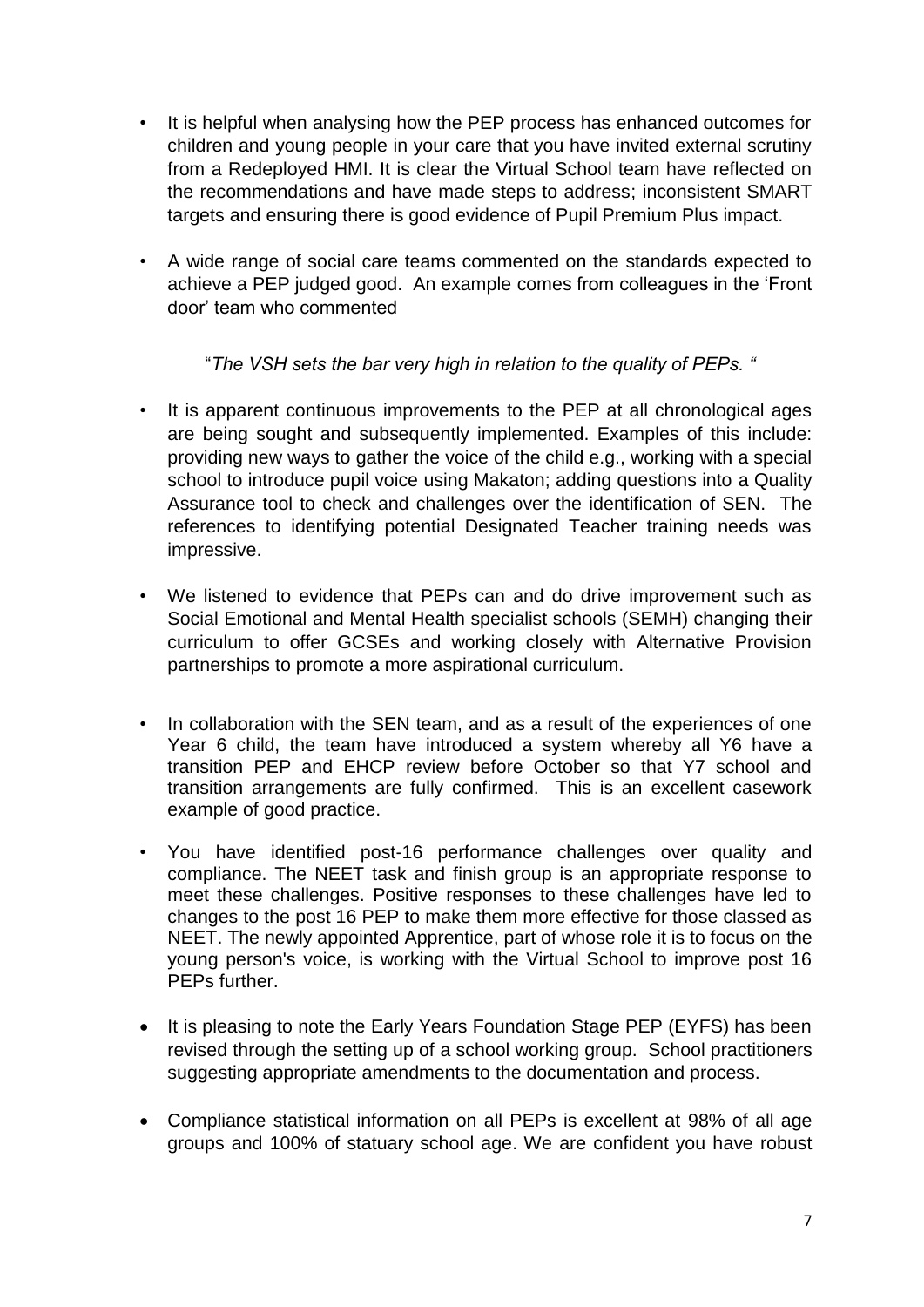internal quality assurance in place. The focus is not only on compliance however, we heard

*"Previously we focused on compliance now we are concentrating more on* 

*quality."*

- You are further developing the use of internal supervision to support consistency in PEPs across Middlesbrough CYPS. This is good practice.
- Pupils we spoke to were engaged in their PEP meetings and understood that additional support had been provided as a result of their PEP.

## **Areas for consideration**

.

- Now you have developed a culture of using external scrutiny to review the quality of PEPs consider additional external opportunities. This may be achieved by drawing Designated Teachers, including those working within the early years and post 16, as well as Independent Reviewing Officers (IROs) into the process. It is important findings are collated, shared with schools, your Governing Body and the Corporate Parenting Board. The key observations around strengths and areas for development should lead to further improvement.
- From the small sample of anonymised PEPs shared it is true to say they didn't always give a clear narrative of the child in a holistic way at the start of the PEP but we are assured that the PEP format has been changed and that this has been resolved now.
- The targets within the sample appeared to be very school focused. This leads the peer team to question whether you need to investigate a larger 'dip sample' to discover whether our observations are truly representative of children and young people in your care. You may need to reflect and if appropriate ensure targets address more than just a child's academic issues and focus on more universal areas which may present barriers to engagement, learning and participation in education. Developing Foster Carer and Social Worker to confidently set and deliver SMART targets as this is a joint responsibility and will help support a more holistic approach
- The Designated Teachers we spoke with appreciated an involvement with the design of PEPs, however, they didn't feel they had much to do with the quality assurance of the PEP process. Only a small number could elaborate on the RAG rating process however there are a number of Designated Teachers who are new to role. This is worth revisiting during future DT training and possibly through widening the quality assurance process to include DTs.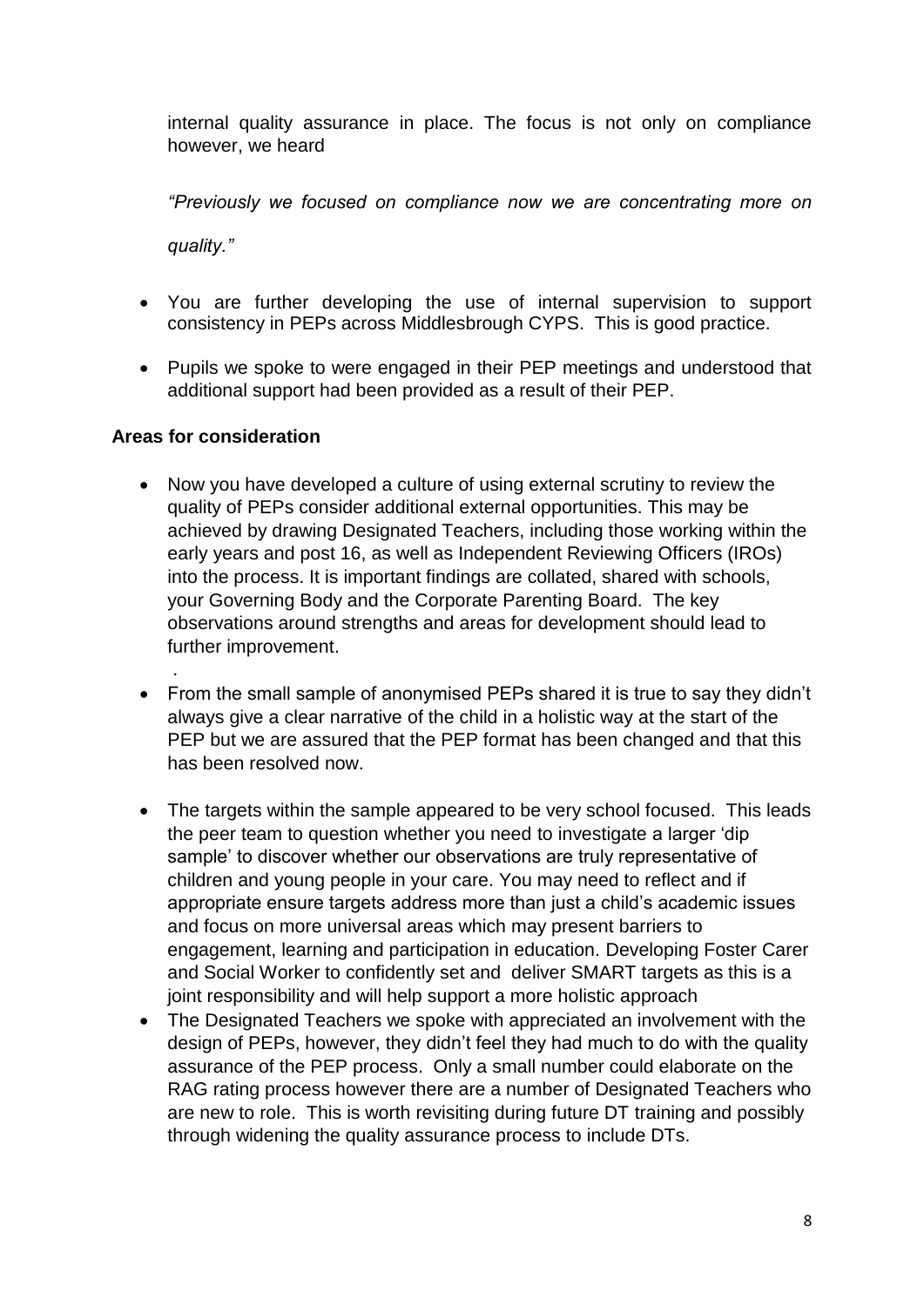- There are strong links between the Virtual School and SEN team at the manager and practitioner level. This is demonstrated further through those children in care who have an Education Health Care Plan (EHCP.) Every effort is being made to merge the documents where statutory processes allow and use the principle of 'tell us once' in relation to the voice of the child. However, it is important you continue to monitor closely those children in your care attending a Primary School that have additional intervention support because of an unidentified Special Educational Need (SEN.) These children may manage well with support but they are often regarded as not having any SEN needs by school. There is a risk that the child struggles upon transfer to secondary school.
- Consider whether the job title of Senior PEP Advisor reflects the skillset and experience of those in the posts. Challenge, as well as support to schools, may be more effective if their job title reflected the true status of these roles. It is common in Virtual Schools throughout England to use the term 'Learning Advisor' or Assistant VSH. With the new remit, this may be an opportunity for review. There is also a wide use of the term PEP within roles in the Virtual School. From our understanding of the team, all practitioners do so much more than advise and quality assure PEPs.

# **4.3 What steps have been taken to ensure the Virtual School Head and the Virtual School champion all children with a social worker to fulfil the extended duties: How strong is partnership working between the Virtual School and Children's Social Care in Middlesbrough?**

# **Strengths**

- The starting points you have identified within the first month of the extended duties for a VSH, are appropriate, logical and build on the local and national data and intelligence already available. It was apparent to the peer review team that you have learnt from the work undertaken during the pandemic to improve the attendance of children from vulnerable groups alongside those in care. This is easily referenced to the work of the Vulnerable Children's Attendance Project (VCAP) It is clear that the learning gained from this project will be of benefit to others beyond the Middlesbrough Virtual School.
- Partnership working between the Virtual School and Children's social care is strongly evident with many of those interviewed being very pleased with the considerable improvements (e.g., Front Door, Pathways Team, Futures for Families, Permanence.) Whilst a more strategic oversight for all children with a social worker, including Children in Need and those on Child Protection plans will be new to the VSH, the strong links to the social work teams responsible for these children will not be. This is a significant strength of the Virtual School and within Children's and Young People's Services in Middlesbrough. Specific examples include: The Children's Improvement Group (CIG) which has resulted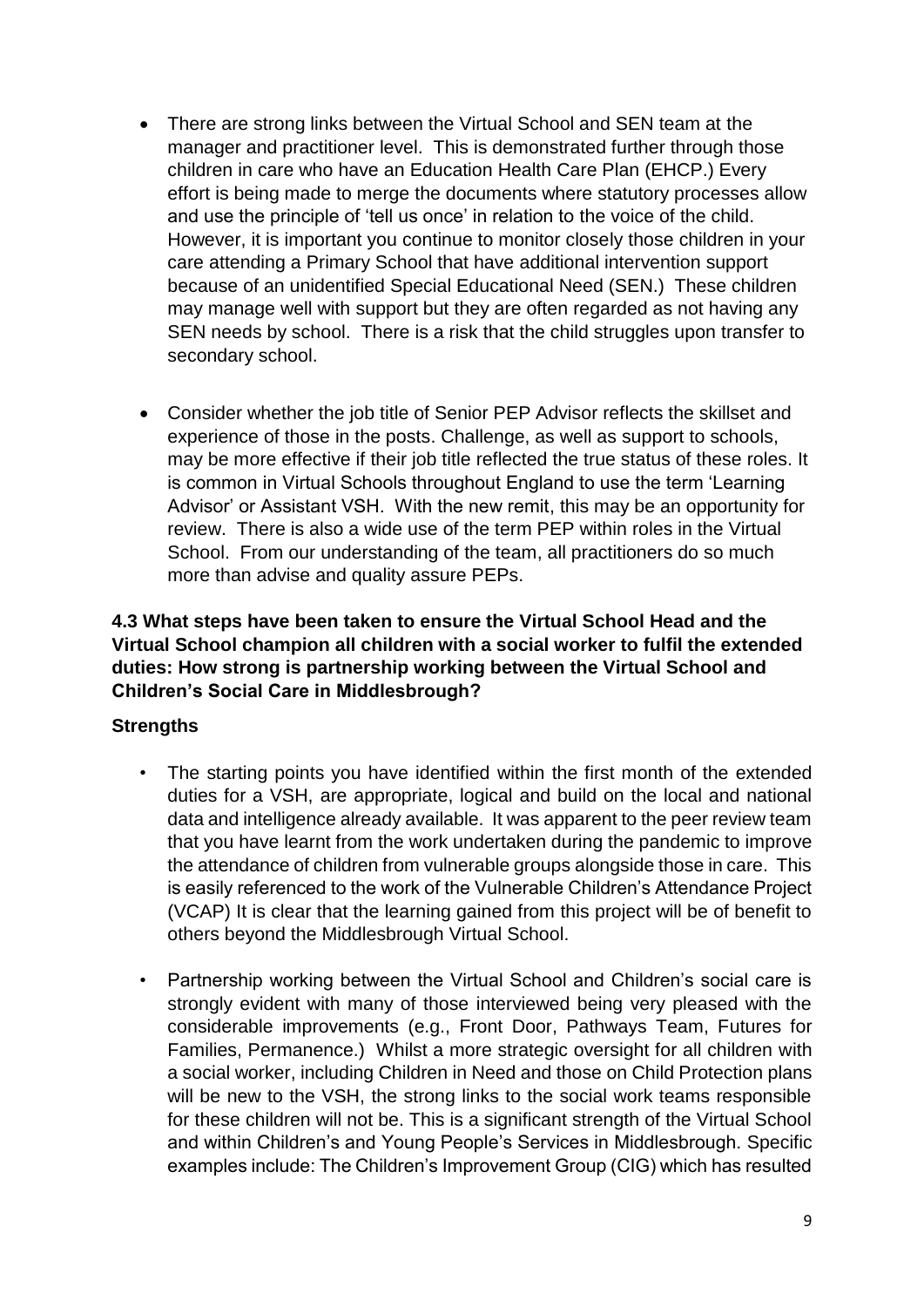in leaders working collaboratively with 'respectful challenge'. The Risk Management Group (RMG) where the head of the VS makes a valuable contribution to the education of some of Middlesbrough's most vulnerable children and 'Futures for Families' where the VSH contributes actively to the creative solutions needed to successfully reintegrate children in care back into school. As such, the Virtual School is well placed to identify and disseminate best practice around the education of children with a social worker.

- A presentation for the Virtual School Governing Body has set the scene for the new duties and their implications. The Virtual School Head is working with others on the 'Middlesbrough approach' taking account of the DFE guidance and the local context.
- Your use of the National Centre for Educational Research (NCER) data sets that include education and social care outcomes and builds on the initial research from the Rees Centre *- The Educational Progress of Looked After Children in England: Linking Care and Educational Data. (2015.)* is helpful as well as the findings from the DFE's Review of children in need - GOV.UK (www.gov.uk)
- You are planning for a Conference in February 2022 focussing on findings from your Virtual School and national research (Rees Centre) around educational outcomes and 'what makes a difference' indicates a commitment to ensuring the local authority and VSH more than meet the requirements of the extended duties. It is important to ensure this Conference is truly multi-agency in both delegates attending but is also reflected in who presents.
- Case studies are currently being collated which focus on 10 young people whose attendance was of greatest concern. You have triangulated your identification and concerns with schools and families. The next step from this encouraging piece of work is to establish progress and attainment datasets around this and the wider social care cohort in addition to the existing attendance data you monitor.

#### **Areas for consideration**

- The Peer Team would highlight the opportunity to develop continuing professional development opportunities for the Virtual School team around the extended role such as the threshold for care /court orders/ edge of care, CIN/CP children with disabilities, and the links with their existing roles.
- At the current time, the schools interviewed have limited knowledge of the extended duty, though this is not surprising as it is in its early stages and DFE schools' guidance is not yet published. It will be helpful to further explore opportunities to present to school leaders, governors, education and inclusion teams in the meantime. As a peer team we would emphasise it is everyone's responsibility to ensure the extended role is shared with school leaders,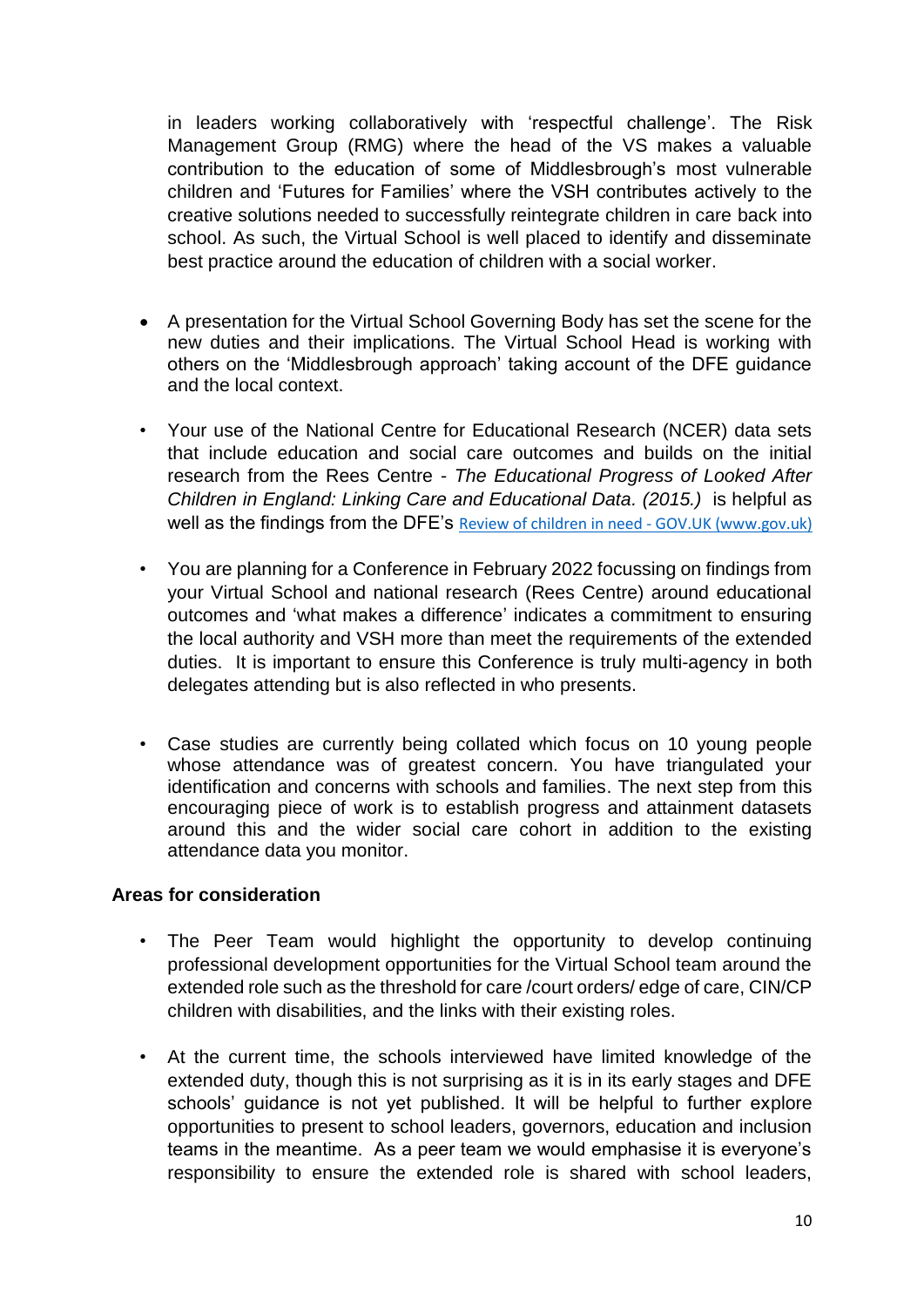education and inclusion teams, including the school improvement service in relation to improving educational outcomes for this group of children.

- As alluded to in the strengths section, further develop the work you have started to establish a clear dataset around progress and attainment in relation to children with a social worker, drawing on NCER and regional data where possible.
- It is important to clarify, internally within Children's Services but also externally with partners, what the extended role actual looks like in practice. Keeping in sight that the extended role is 'strategic' and systemic. VCAP will inform this work, but the role is not intended by the DFE to be at child level.
- In light of the expanded sphere of influence needed to deliver the extended role, it may be time to revisit where the Virtual School Head is positioned within the organisation to check that the postholder has the right 'reach' across education, schools, social care and health.
	- *"For a VSH to be most effective they must have status, influence and authority. In most local authority structures this will require the VSH to have a senior position in the line management structure of Children's Services. Without the access this offers to the DCS/Assistant Director team it can be difficult for the VSH to influence policy and practice across the Children's Service Directorate and beyond."(*National Association of Virtual School Headteachers (NAVSH) [Handbook\)](https://navsh.org.uk/wp-content/uploads/2018/11/NAVSH-The-Virtual-School-Handbook-2018.pdf)

**4.4 Are the Virtual School's current arrangements for tracking, monitoring and supporting children who have been excluded, are without a school place or are on part-time tables effective in ensuring these children are accessing appropriate and quality education?**

# **Strengths**

- The VSH and the Virtual School team know their cohort well. They particularly know and are targeting intervention strategies with those not accessing full-time provision on a regular basis. The joint protocols across Children's Service enhance this work. In summary, there is regular oversight through a range of mutual challenge meetings with the child at the centre.
- Training led by the local authority and specifically the Virtual School around the impact of attachment and trauma on the behaviour of children and young people has led to some schools reflecting on the root causes of the behaviours being exhibited rather than the symptoms observed. This may well lead to a different approach by schools that can benefit all children, not just those in care. This is one example of how the Virtual School and colleagues are working to reduce fixed-term exclusions. Another is the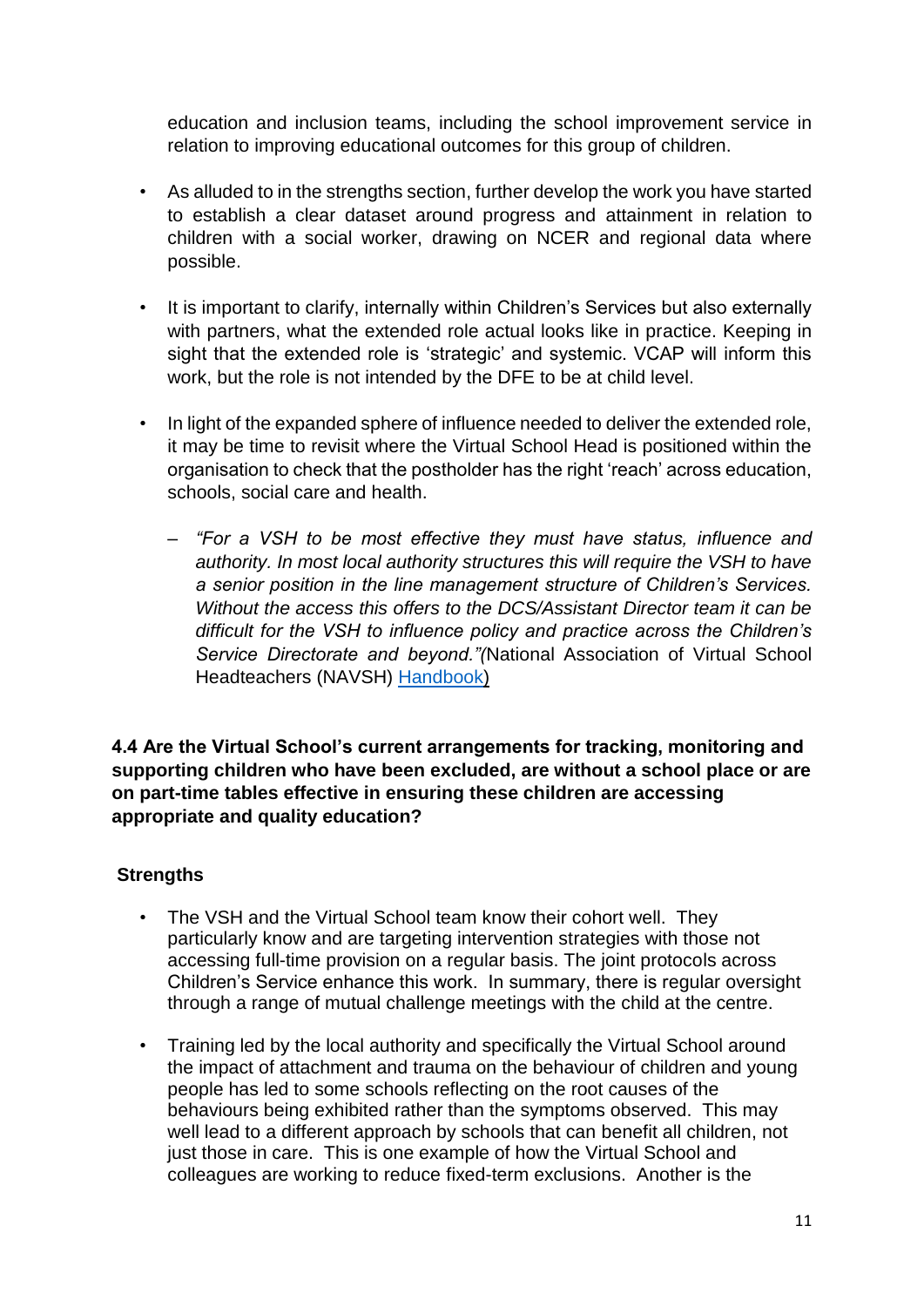'modelling' the Virtual School are doing with schools to highlight creative and collaborative intervention strategies.

*"We work closely with schools so the child doesn't get lost in descriptions of behaviour."*

• If a child is on a part-time timetable, off the school site, it is agreed in partnership with a short timescale. Links with Middlesbrough football club, Barnardo's, REACH, and Chances are examples of this intervention work we heard about.

*"Support from VS has been critical in supporting and "unblocking" for young people."*

- The Virtual School works with partners to support appropriate admissions, reduce any drift or delay to re-admissions, and supports managed moves where considered appropriate. They will advise other VSHs and their local authorities when they are looking to place or have already placed, a child in their care, in Middlesbrough.
- From the evidence we heard, it appears Middlesbrough Children Services are in a strong position in terms of sharing and recording data held on a child. If a child has an Education and Health Care Plan (EHCP) and has significant involvement from the SEN team, Educational Psychologist, and is also a child referred to as a Child in Need, or looked after by the local authority teams, managers overseeing intervention work have a full picture of the child through access to all data systems. A further example of data sharing is how the PEP process and EHCP are, where statutory guidance allows, streamlining information so the process is less repetitive for the child. With specific reference to monitoring and intervening with the most vulnerable having the full picture is crucial to effective decision making.

## **Areas for consideration**

The levels of fixed term exclusions for children looked after remain high. It is important to maintain your focus on reducing fixed term exclusions in the same way as you have eradicated permanent exclusions for children in care in recent years. Possibly by working in partnership with Headteachers and School Governing Bodies you can agree on a target to reduce the number of days lost by children in your care. This is certainly worth discussing with the Virtual School Governing Body and the Corporate Parenting Board.

You have a target to ensure all Middlesbrough children attend a registered school, including those on part-time timetables, those accessing 'Alternative Provision' and those not on a school roll. The VSH has been proactive in ensuring all looked after children are in a registered provision and the local authority should evaluate and bring forward the time scales to increase the number of registered alternative provisions.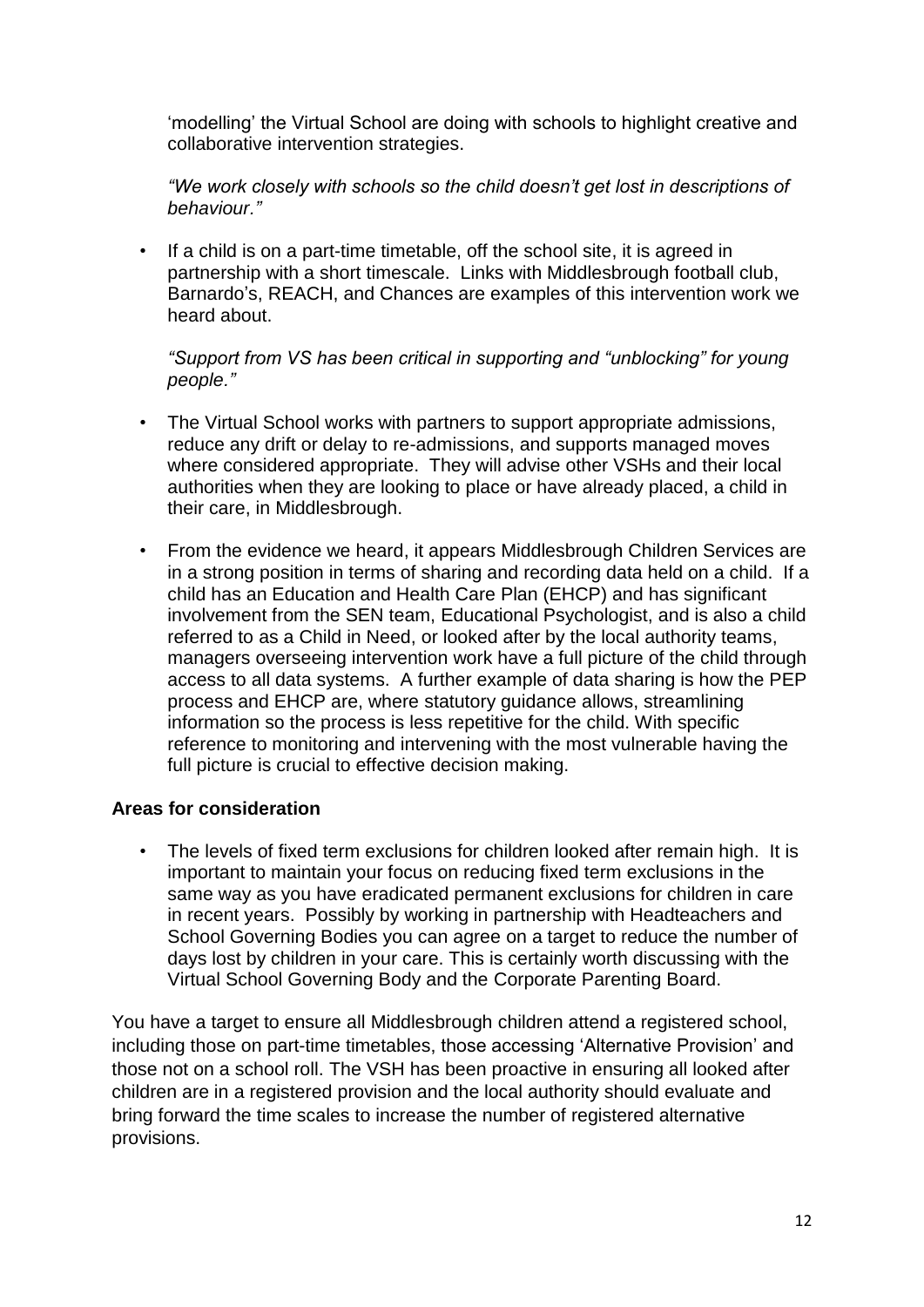- You have developed and published a policy on the use of part-time timetables. This includes advice and guidance. There is oversight from the Virtual School on its implementation practice. However, we were unsure how the Virtual School monitoring links to oversight of the use of part-time timetables for all vulnerable children. There is possibly a requirement for further joined-up reporting, action planning and the sharing of good practice with schools and other partners
- Observations from the Virtual School team indicates NEET figures were static for 2 terms however looked after children not on a school roll was declining rapidly . However, there remains a need for greater analysis of the churn to gain a better insight into the influence of the VS and its effectiveness around this issue. Perhaps once this issue is further analysed, it can be shared with the Virtual School Body in the first instance. It will be helpful to add success stories to your performance data reporting.

#### **5 Recommendations**

- 1. Acknowledging you have made significant progress developing strong working relationships with internal stakeholders the VSH and VS should now look to further develop influence and standing externally. For example, through Headteacher cluster meetings and Headteacher strategic development days.
- 2. We would ask you to consider whether the VSH should have greater access to the CYP Leadership team and formalise in your structure links to both education and social care Assistant Directors/Heads of Service.
- 3. It may be helpful for you to re-visit the content of the VSH Annual Report and review the data provided. The report may be further enhanced with an Executive Summary applicable to all audiences for which it is intended, the inclusion of additional data; along the lines of what has been reported to the Virtual School Governing Body, and the use of case studies to demonstrate the impact from the Virtual School would be helpful. Whilst acknowledging the difficulty of securing accurate longitudinal data on academic progress and attainment in recent years, as well as drawing comparisons with performance nationally and with statistical neighbours, maintain a focus on educational outcomes in the widest sense. The peer team suggest greater use of the performance indicators included in the NCER data sets.
- 4. It is our understanding that the aspiration is for all children looked after to be registered on a school roll and that when an unregistered provision is used for 'Alternative Provision' they remain on their 'mainstream' school roll. This should be the case for all children within Middlesbrough.

#### **Next Steps**

You and your colleagues will now want to consider how you incorporate the team's findings into your improvement plans. We hope that you find our reflections helpful. It is important that this letter describes accurately what we have observed and analysed